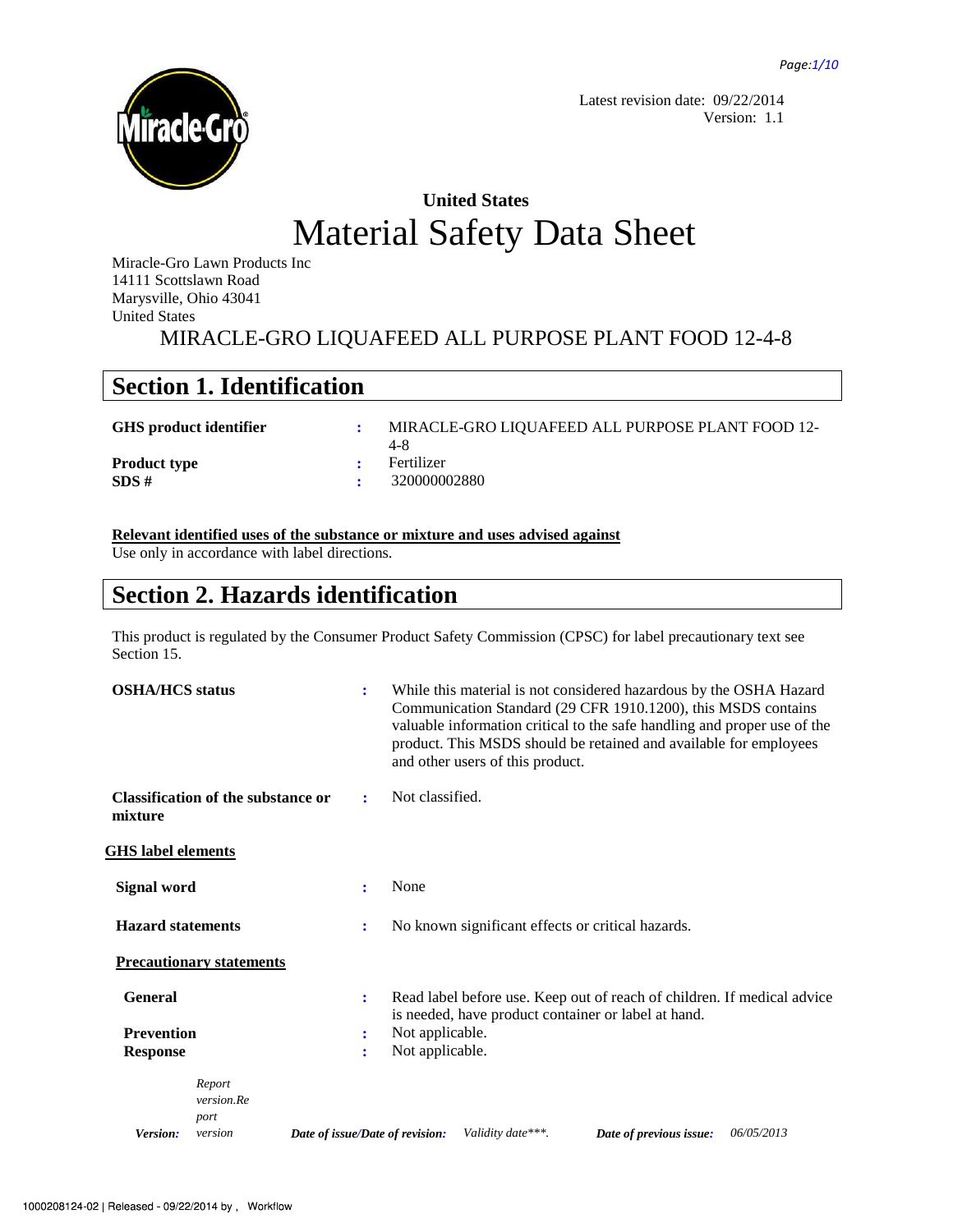| <b>Storage</b>                   | Not applicable. |
|----------------------------------|-----------------|
| <b>Disposal</b>                  | Not applicable. |
| Supplemental label elements      | None known.     |
| Hazards not otherwise classified | None known.     |

## **Section 3. Composition/information on ingredients**

| Substance/mixture             | $\cdot$ Mixture  |
|-------------------------------|------------------|
| <b>Chemical name</b>          | : Not available. |
| Other means of identification | Not available.   |

Any concentration shown as a range is to protect confidentiality or is due to batch variation. **Occupational exposure limits, if available, are listed in Section 8.**

### **Section 4. First aid measures**

### **Description of necessary first aid measures**

| Eve contact         | ٠ | Immediately flush eyes with plenty of water, occasionally lifting the<br>upper and lower eyelids. Check for and remove any contact lenses.<br>Get medical attention if irritation occurs.                                                                       |
|---------------------|---|-----------------------------------------------------------------------------------------------------------------------------------------------------------------------------------------------------------------------------------------------------------------|
| <b>Inhalation</b>   | ÷ | Remove victim to fresh air and keep at rest in a position comfortable<br>for breathing. Get medical attention if symptoms occur.                                                                                                                                |
| <b>Skin contact</b> | ٠ | Flush contaminated skin with plenty of water. Remove contaminated<br>clothing and shoes. Get medical attention if symptoms occur.                                                                                                                               |
| Ingestion           | ÷ | Wash out mouth with water. If material has been swallowed and the<br>exposed person is conscious, give small quantities of water to drink.<br>Do not induce vomiting unless directed to do so by medical personnel.<br>Get medical attention if symptoms occur. |

### **Most important symptoms/effects, acute and delayed**

| <b>Potential acute health effects</b> |        |                                                   |
|---------------------------------------|--------|---------------------------------------------------|
| Eve contact                           | ÷      | No known significant effects or critical hazards. |
| <b>Inhalation</b>                     | ٠<br>÷ | No known significant effects or critical hazards. |
| <b>Skin contact</b>                   | ፡      | No known significant effects or critical hazards. |
| Ingestion                             | ÷      | No known significant effects or critical hazards. |
| Over-exposure signs/symptoms          |        |                                                   |
|                                       |        |                                                   |
| <b>Eye contact</b>                    | ÷      | No specific data.                                 |
| <b>Inhalation</b>                     | ÷      | No specific data.                                 |
| <b>Skin contact</b>                   | ÷      | No specific data.                                 |

### **Indication of immediate medical attention and special treatment needed, if necessary**

|                 | Report     |                                 |                   |                         |                   |
|-----------------|------------|---------------------------------|-------------------|-------------------------|-------------------|
|                 | version.Re |                                 |                   |                         |                   |
|                 | port       |                                 |                   |                         |                   |
| <b>Version:</b> | version    | Date of issue/Date of revision: | Validity date***. | Date of previous issue: | <i>06/05/2013</i> |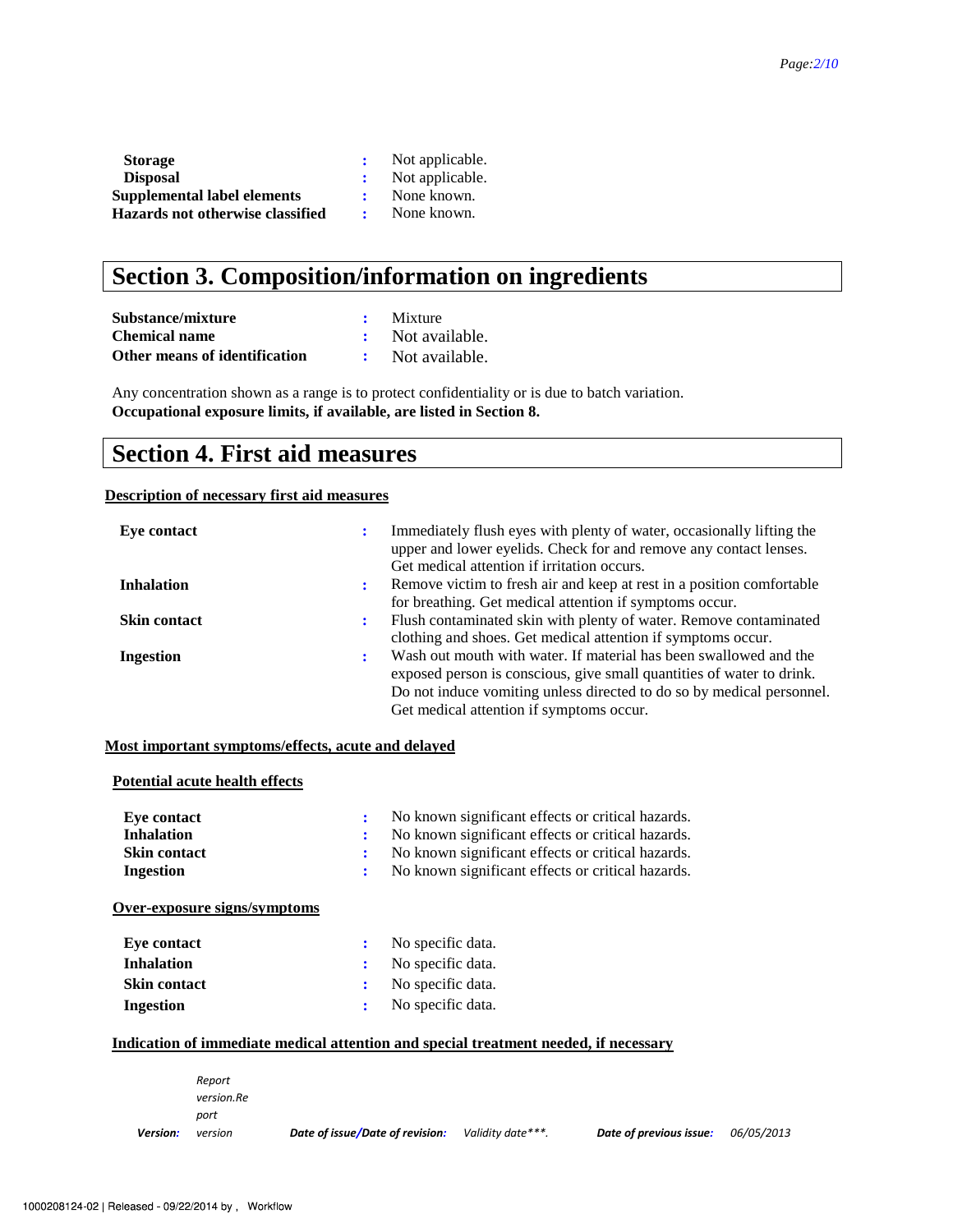| Notes to physician<br><b>Specific treatments</b> | ÷ | Treat symptomatically. Contact poison treatment specialist<br>immediately if large quantities have been ingested or inhaled.<br>No specific treatment. |
|--------------------------------------------------|---|--------------------------------------------------------------------------------------------------------------------------------------------------------|
| <b>Protection of first-aiders</b>                | ÷ | No action shall be taken involving any personal risk or without<br>suitable training.                                                                  |

**See toxicological information (Section 11)** 

## **Section 5. Fire-fighting measures**

### **Extinguishing media**

| Suitable extinguishing media<br>Unsuitable extinguishing media                                      | ÷                   | Use an extinguishing agent suitable for the surrounding fire.<br>None known.                                                                                                                                                                                              |
|-----------------------------------------------------------------------------------------------------|---------------------|---------------------------------------------------------------------------------------------------------------------------------------------------------------------------------------------------------------------------------------------------------------------------|
| Specific hazards arising from the<br>chemical<br><b>Hazardous thermal</b><br>decomposition products | ÷<br>$\ddot{\cdot}$ | In a fire or if heated, a pressure increase will occur and the container<br>may burst.<br>Decomposition products may include the following materials:<br>carbon dioxide<br>carbon monoxide<br>nitrogen oxides<br>halogenated compounds<br>metal oxide/oxides              |
| Special protective actions for fire-<br>fighters                                                    | ÷                   | Promptly isolate the scene by removing all persons from the vicinity<br>of the incident if there is a fire. No action shall be taken involving any<br>personal risk or without suitable training.<br>Fire-fighters should wear appropriate protective equipment and self- |
| Special protective equipment for<br>fire-fighters                                                   | $\ddot{\cdot}$      | contained breathing apparatus (SCBA) with a full face-piece operated<br>in positive pressure mode.                                                                                                                                                                        |

## **Section 6. Accidental release measures**

### **Personal precautions, protective equipment and emergency procedures**

| For non-emergency personnel<br>For emergency responders | $\ddot{\cdot}$<br>$\ddot{\cdot}$ | No action shall be taken involving any personal risk or without<br>suitable training. Evacuate surrounding areas. Keep unnecessary and<br>unprotected personnel from entering. Do not touch or walk through<br>spilled material. Put on appropriate personal protective equipment.<br>If specialised clothing is required to deal with the spillage, take note of<br>any information in Section 8 on suitable and unsuitable materials. See<br>also the information in "For non-emergency personnel". |                                                                                                                                                                                                                      |                   |
|---------------------------------------------------------|----------------------------------|-------------------------------------------------------------------------------------------------------------------------------------------------------------------------------------------------------------------------------------------------------------------------------------------------------------------------------------------------------------------------------------------------------------------------------------------------------------------------------------------------------|----------------------------------------------------------------------------------------------------------------------------------------------------------------------------------------------------------------------|-------------------|
| <b>Environmental precautions</b>                        | ÷<br>or air).                    |                                                                                                                                                                                                                                                                                                                                                                                                                                                                                                       | Avoid dispersal of spilled material and runoff and contact with soil,<br>waterways, drains and sewers. Inform the relevant authorities if the<br>product has caused environmental pollution (sewers, waterways, soil |                   |
| Report<br>version.Re<br>port                            |                                  |                                                                                                                                                                                                                                                                                                                                                                                                                                                                                                       |                                                                                                                                                                                                                      |                   |
| Version:<br>version                                     | Date of issue/Date of revision:  | Validity date***.                                                                                                                                                                                                                                                                                                                                                                                                                                                                                     | Date of previous issue:                                                                                                                                                                                              | <i>06/05/2013</i> |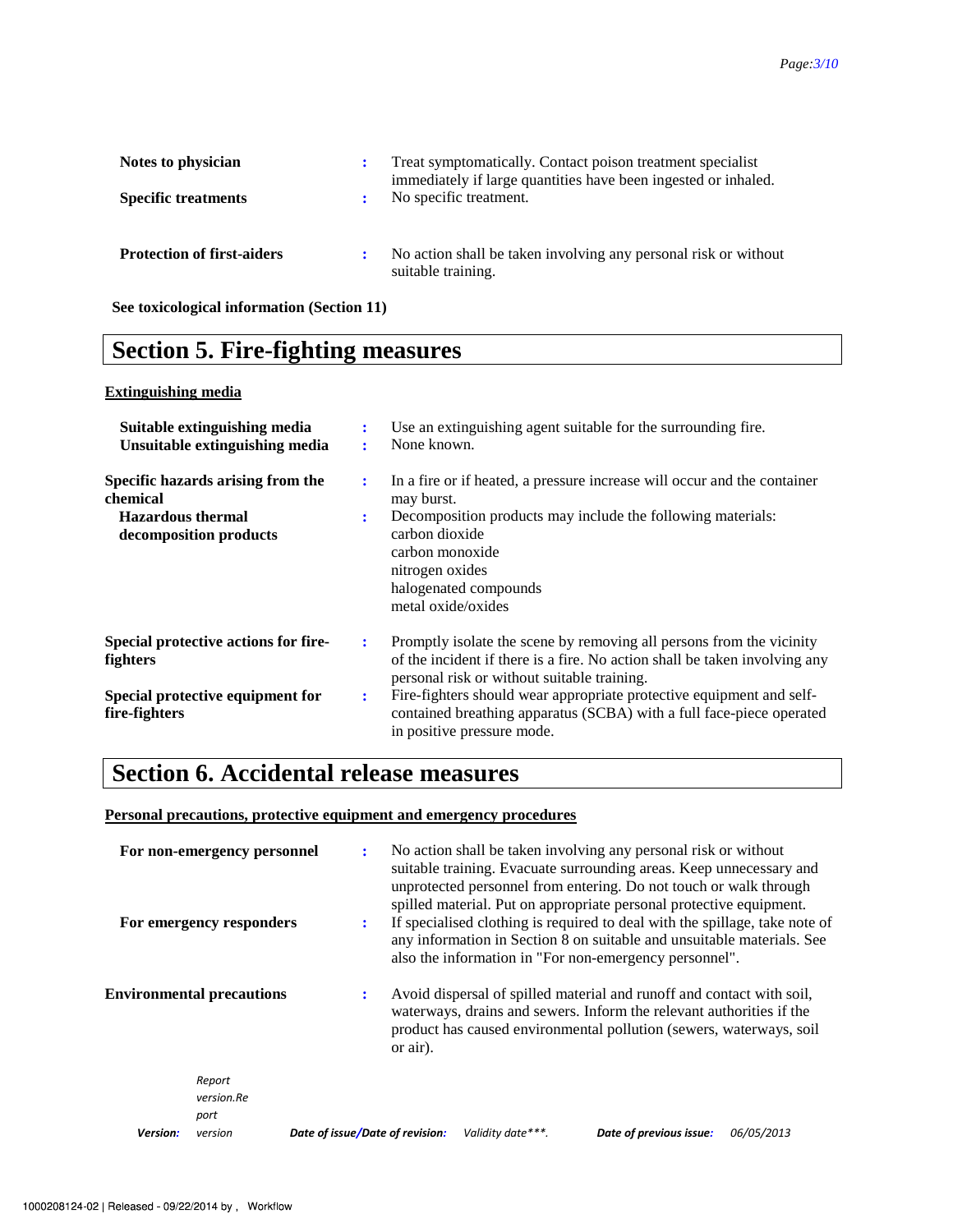### **Methods and materials for containment and cleaning up**

| ۰. |  |
|----|--|

**:** Stop leak if without risk. Move containers from spill area. Prevent entry into sewers, water courses, basements or confined areas. Wash spillages into an effluent treatment plant or proceed as follows. Contain and collect spillage with non-combustible, absorbent material e.g. sand, earth, vermiculite or diatomaceous earth and place in container for disposal according to local regulations (see Section 13). Dispose of via a licensed waste disposal contractor. Note: see Section 1 for emergency contact information and Section 13 for waste disposal.

### **Section 7. Handling and storage**

#### **Precautions for safe handling**

| <b>Protective measures</b><br>Advice on general occupational<br>hygiene | ÷<br>٠<br>$\mathbf{r}$ | Put on appropriate personal protective equipment (see Section 8).<br>Eating, drinking and smoking should be prohibited in areas where this<br>material is handled, stored and processed. Workers should wash hands<br>and face before eating, drinking and smoking. Remove contaminated<br>clothing and protective equipment before entering eating areas. See<br>also Section 8 for additional information on hygiene measures.                                                                               |
|-------------------------------------------------------------------------|------------------------|----------------------------------------------------------------------------------------------------------------------------------------------------------------------------------------------------------------------------------------------------------------------------------------------------------------------------------------------------------------------------------------------------------------------------------------------------------------------------------------------------------------|
| Conditions for safe storage,<br>including any incompatibilities         | ÷                      | Store in accordance with local regulations. Store in original container<br>protected from direct sunlight in a dry, cool and well-ventilated area,<br>away from incompatible materials (see Section 10) and food and<br>drink. Keep container tightly closed and sealed until ready for use.<br>Containers that have been opened must be carefully resealed and kept<br>upright to prevent leakage. Do not store in unlabeled containers. Use<br>appropriate containment to avoid environmental contamination. |

# **Section 8. Exposure controls/personal protection**

#### **Control parameters**

| <b>Occupational exposure limits</b><br>None. |                                                                                                                                                                                                                                                                                                                                  |
|----------------------------------------------|----------------------------------------------------------------------------------------------------------------------------------------------------------------------------------------------------------------------------------------------------------------------------------------------------------------------------------|
| Appropriate engineering controls             | Good general ventilation should be sufficient to control worker<br>exposure to airborne contaminants.                                                                                                                                                                                                                            |
| <b>Environmental exposure controls</b>       | Emissions from ventilation or work process equipment should be<br>checked to ensure they comply with the requirements of<br>environmental protection legislation. In some cases, fume scrubbers,<br>filters or engineering modifications to the process equipment will be<br>necessary to reduce emissions to acceptable levels. |

#### **Individual protection measures**

|          | Report<br>version.Re<br>port |                                 |                   |                         |            |
|----------|------------------------------|---------------------------------|-------------------|-------------------------|------------|
| Version: | version                      | Date of issue/Date of revision: | Validity date***. | Date of previous issue: | 06/05/2013 |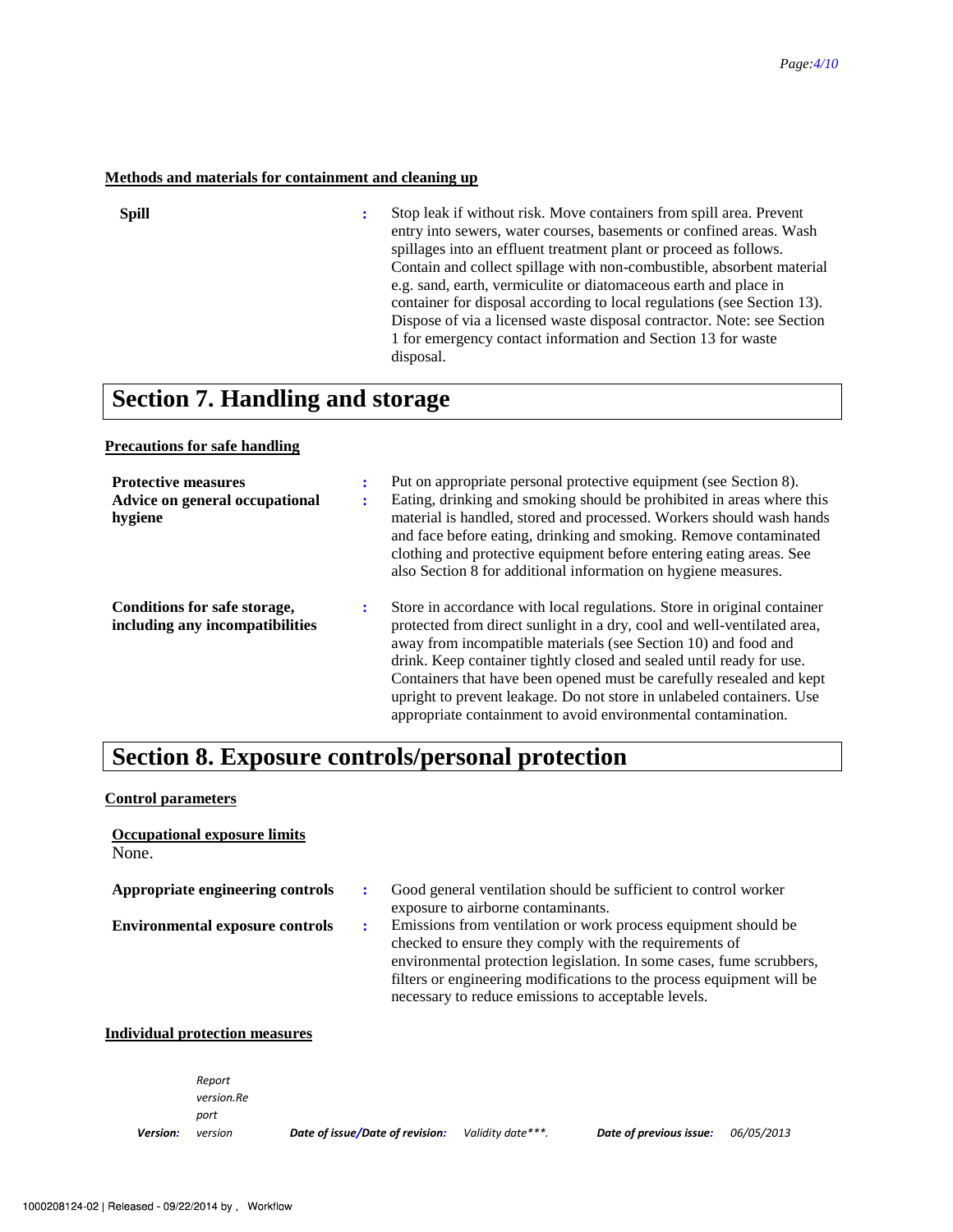| <b>Hygiene</b> measures<br><b>Eye/face protection</b> | ÷<br>$\ddot{\cdot}$ | Wash hands, forearms and face thoroughly after handling chemical<br>products, before eating, smoking and using the lavatory and at the end<br>of the working period. Appropriate techniques should be used to<br>remove potentially contaminated clothing. Wash contaminated<br>clothing before reusing. Ensure that eyewash stations and safety<br>showers are close to the workstation location.<br>Safety eyewear complying with an approved standard should be used<br>when a risk assessment indicates this is necessary to avoid exposure to<br>liquid splashes, mists, gases or dusts. If contact is possible, the<br>following protection should be worn, unless the assessment indicates a<br>higher degree of protection: safety glasses with side-shields. |
|-------------------------------------------------------|---------------------|-----------------------------------------------------------------------------------------------------------------------------------------------------------------------------------------------------------------------------------------------------------------------------------------------------------------------------------------------------------------------------------------------------------------------------------------------------------------------------------------------------------------------------------------------------------------------------------------------------------------------------------------------------------------------------------------------------------------------------------------------------------------------|
| <b>Skin protection</b>                                |                     |                                                                                                                                                                                                                                                                                                                                                                                                                                                                                                                                                                                                                                                                                                                                                                       |
| <b>Hand protection</b>                                | $\ddot{\cdot}$      | Chemical-resistant, impervious gloves complying with an approved<br>standard should be worn at all times when handling chemical products<br>if a risk assessment indicates this is necessary.                                                                                                                                                                                                                                                                                                                                                                                                                                                                                                                                                                         |
| <b>Body protection</b>                                | $\ddot{\cdot}$      | Personal protective equipment for the body should be selected based<br>on the task being performed and the risks involved and should be<br>approved by a specialist before handling this product.                                                                                                                                                                                                                                                                                                                                                                                                                                                                                                                                                                     |
| Other skin protection                                 | $\ddot{\cdot}$      | Appropriate footwear and any additional skin protection measures<br>should be selected based on the task being performed and the risks<br>involved and should be approved by a specialist before handling this<br>product.                                                                                                                                                                                                                                                                                                                                                                                                                                                                                                                                            |
| <b>Respiratory protection</b>                         | $\ddot{\cdot}$      | Use a properly fitted, air-purifying or air-fed respirator complying<br>with an approved standard if a risk assessment indicates this is<br>necessary. Respirator selection must be based on known or anticipated<br>exposure levels, the hazards of the product and the safe working limits<br>of the selected respirator.                                                                                                                                                                                                                                                                                                                                                                                                                                           |

# **Section 9. Physical and chemical properties**

### **Appearance**

| <b>Physical state</b><br>Color      | liquid [liquid]<br>÷<br>Clear Green           |
|-------------------------------------|-----------------------------------------------|
| Odor<br><b>Odor threshold</b><br>pН | Fertilizer<br>÷<br>Not available.<br>6.9<br>÷ |
| <b>Melting point</b>                | Not available.<br>÷                           |
| <b>Boiling point</b>                | Not available.<br>÷                           |
| <b>Flash point</b>                  | Not available.<br>÷                           |
| <b>Evaporation rate</b>             | Not available.<br>÷                           |
| <b>Flammability</b> (solid, gas)    | Not available.<br>÷                           |
| Lower and upper explosive           | Lower: Not available.<br>÷                    |
| (flammable) limits                  | <b>Upper:</b> Not available.                  |
| Vapor pressure                      | Not available.<br>÷                           |
| Report<br>version.Re<br>port        |                                               |

| Version: | veı |
|----------|-----|

*version Date of issue/Date of revision: Validity date\*\*\*. Date of previous issue: 06/05/2013*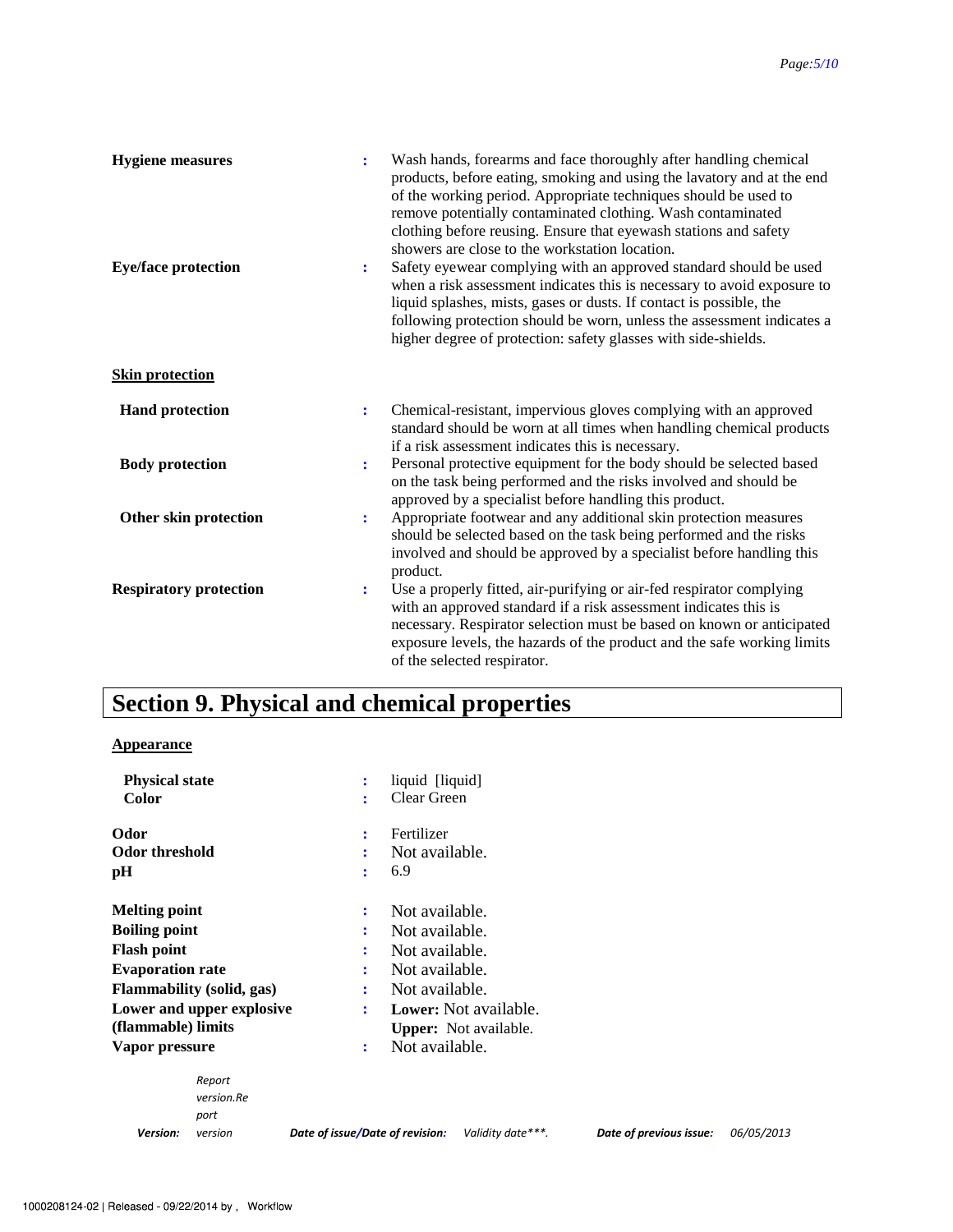| <b>Vapor density</b>             | ÷ | Not available.                 |
|----------------------------------|---|--------------------------------|
| <b>Relative density</b>          |   | Not available.                 |
| <b>Solubility</b>                |   | Not available.                 |
| <b>Partition coefficient: n-</b> |   | Not available.                 |
| octanol/water                    |   |                                |
| <b>Auto-ignition temperature</b> |   | Not available.                 |
| <b>Decomposition temperature</b> | ÷ | Not available.                 |
| <b>Viscosity</b>                 | ÷ | <b>Dynamic:</b> Not available. |
|                                  |   | Kinematic: Not available.      |

# **Section 10. Stability and reactivity**

| <b>Reactivity</b>                         | ÷ | No specific test data related to reactivity available for this product or<br>its ingredients. |
|-------------------------------------------|---|-----------------------------------------------------------------------------------------------|
| <b>Chemical stability</b>                 |   | The product is stable.                                                                        |
| <b>Possibility of hazardous reactions</b> | ÷ | Under normal conditions of storage and use, hazardous reactions will                          |
|                                           |   | not occur.                                                                                    |
| <b>Conditions to avoid</b>                |   | No specific data.                                                                             |
| Incompatible materials                    |   | No specific data.                                                                             |
| <b>Hazardous decomposition</b>            | ÷ | Under normal conditions of storage and use, hazardous decomposition                           |
| products                                  |   | products should not be produced.                                                              |

# **Section 11. Toxicological information**

### **Information on toxicological effects**

### **Acute toxicity**

| <b>Product/ingredient name</b>                            |                                         | <b>Result</b>                   | <b>Species</b>                                                | <b>Dose</b>                                                                                                    | <b>Exposure</b>          |
|-----------------------------------------------------------|-----------------------------------------|---------------------------------|---------------------------------------------------------------|----------------------------------------------------------------------------------------------------------------|--------------------------|
|                                                           |                                         |                                 |                                                               |                                                                                                                |                          |
|                                                           |                                         | LD50 Oral                       | Rat                                                           | $> 5,000$ mg/kg                                                                                                | $\overline{\phantom{a}}$ |
|                                                           |                                         | LD50 Dermal                     | Rat                                                           | $> 5,000$ mg/kg                                                                                                | $\overline{\phantom{m}}$ |
|                                                           | <b>Conclusion/Summary</b>               | ÷                               | Very low toxicity to humans or animals.                       |                                                                                                                |                          |
| <b>Irritation/Corrosion</b>                               |                                         |                                 |                                                               |                                                                                                                |                          |
| Skin<br><b>Eyes</b><br><b>Respiratory</b>                 | <b>Conclusion/Summary</b>               | ÷                               | Non-irritating<br>May cause eye irritation.<br>Non-irritating |                                                                                                                |                          |
| <b>Sensitization</b><br><b>Skin</b><br><b>Respiratory</b> | <b>Conclusion/Summary</b>               | ÷<br>÷                          |                                                               | Not sensitizing - based on the individual components.<br>Not sensitizing - based on the individual components. |                          |
| Version:                                                  | Report<br>version.Re<br>port<br>version | Date of issue/Date of revision: | Validity date***.                                             | Date of previous issue:                                                                                        | 06/05/2013               |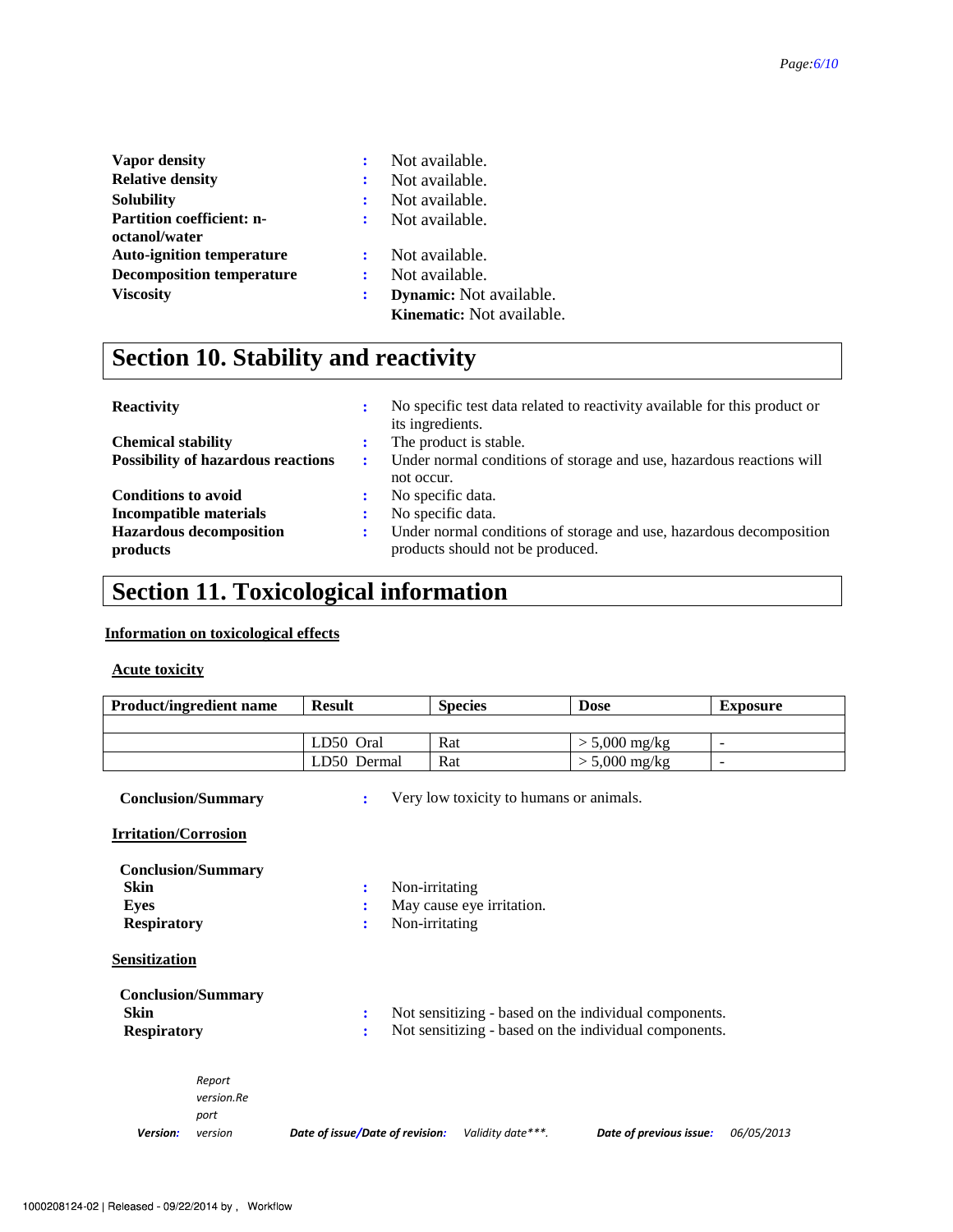### **Mutagenicity**

| <b>Conclusion/Summary</b>                                                                                                                     | $\ddot{\cdot}$                | No known significant effects or critical hazards.                                                                                                                                                                                                                                                                          |
|-----------------------------------------------------------------------------------------------------------------------------------------------|-------------------------------|----------------------------------------------------------------------------------------------------------------------------------------------------------------------------------------------------------------------------------------------------------------------------------------------------------------------------|
| Carcinogenicity                                                                                                                               |                               |                                                                                                                                                                                                                                                                                                                            |
| <b>Conclusion/Summary</b>                                                                                                                     | ÷                             | No known significant effects or critical hazards.                                                                                                                                                                                                                                                                          |
| <b>Reproductive toxicity</b>                                                                                                                  |                               |                                                                                                                                                                                                                                                                                                                            |
| <b>Conclusion/Summary</b>                                                                                                                     | ÷                             | No known significant effects or critical hazards.                                                                                                                                                                                                                                                                          |
| <b>Teratogenicity</b>                                                                                                                         |                               |                                                                                                                                                                                                                                                                                                                            |
| <b>Conclusion/Summary</b>                                                                                                                     | $\ddot{\cdot}$                | No known significant effects or critical hazards.                                                                                                                                                                                                                                                                          |
| <b>Specific target organ toxicity (single exposure)</b><br>Not available.                                                                     |                               |                                                                                                                                                                                                                                                                                                                            |
| <b>Specific target organ toxicity (repeated exposure)</b><br>Not available.                                                                   |                               |                                                                                                                                                                                                                                                                                                                            |
| <b>Aspiration hazard</b><br><b>Velcro Closure</b>                                                                                             |                               |                                                                                                                                                                                                                                                                                                                            |
| Information on the likely routes of<br>exposure                                                                                               | ÷                             | Not available.                                                                                                                                                                                                                                                                                                             |
| <b>Potential chronic health effects</b>                                                                                                       |                               |                                                                                                                                                                                                                                                                                                                            |
| <b>Conclusion/Summary</b>                                                                                                                     | $\ddot{\cdot}$                | No known significant effects or critical hazards.                                                                                                                                                                                                                                                                          |
| <b>General</b><br>Carcinogenicity<br><b>Mutagenicity</b><br><b>Teratogenicity</b><br><b>Developmental effects</b><br><b>Fertility effects</b> | $\ddot{\cdot}$<br>÷<br>÷<br>÷ | No known significant effects or critical hazards.<br>No known significant effects or critical hazards.<br>No known significant effects or critical hazards.<br>No known significant effects or critical hazards.<br>No known significant effects or critical hazards.<br>No known significant effects or critical hazards. |

# **Section 12. Ecological information**

### **Toxicity**

| <b>Conclusion/Summary</b> |                                      | ٠                               | Not available.                                    |                         |            |
|---------------------------|--------------------------------------|---------------------------------|---------------------------------------------------|-------------------------|------------|
|                           | <b>Persistence and degradability</b> |                                 |                                                   |                         |            |
| <b>Conclusion/Summary</b> |                                      | ÷                               | No known significant effects or critical hazards. |                         |            |
|                           | Report<br>version.Re<br>port         |                                 |                                                   |                         |            |
| <b>Version:</b>           | version                              | Date of issue/Date of revision: | Validity date***.                                 | Date of previous issue: | 06/05/2013 |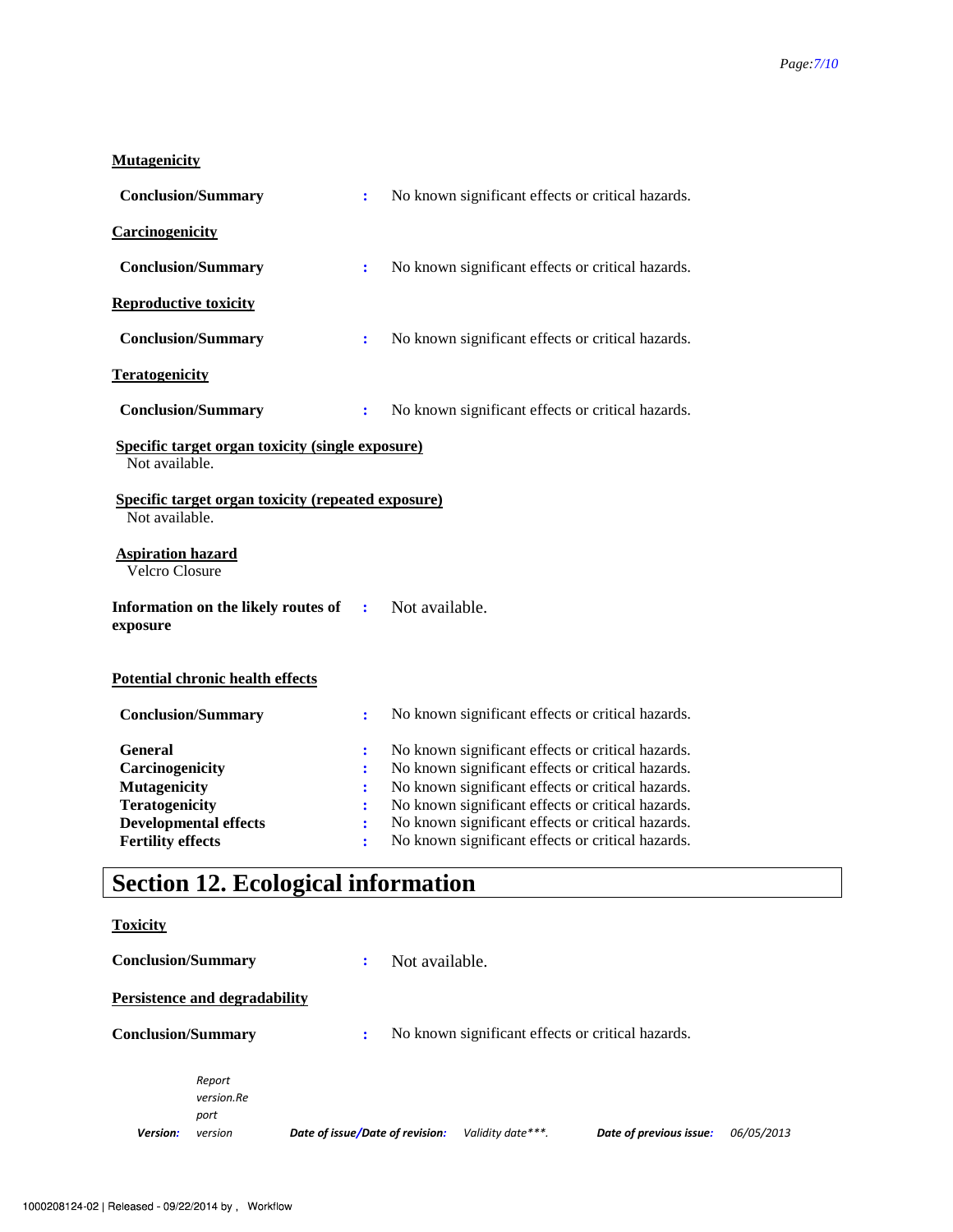#### **Mobility in soil**

| Soil/water partition coefficient | Not available.                                    |
|----------------------------------|---------------------------------------------------|
| (KOC)                            |                                                   |
| Other adverse effects            | No known significant effects or critical hazards. |

## **Section 13. Disposal considerations**

**Disposal methods :** The generation of waste should be avoided or minimized wherever possible. Disposal of this product, solutions and any by-products should at all times comply with the requirements of environmental protection and waste disposal legislation and any regional local authority requirements. Dispose of surplus and non-recyclable products via a licensed waste disposal contractor. Waste should not be disposed of untreated to the sewer unless fully compliant with the requirements of all authorities with jurisdiction. Waste packaging should be recycled. Incineration or landfill should only be considered when recycling is not feasible. This material and its container must be disposed of in a safe way. Empty containers or liners may retain some product residues. Avoid dispersal of spilled material and runoff and contact with soil, waterways, drains and sewers.

### **Section 14. Transport information**

| <b>Regulatory</b>                   |        |                      |                                                                                                                                                                                            |              |        |             |  |
|-------------------------------------|--------|----------------------|--------------------------------------------------------------------------------------------------------------------------------------------------------------------------------------------|--------------|--------|-------------|--|
| information                         | UN no. | Proper shipping name |                                                                                                                                                                                            | <b>Class</b> | $PG^*$ | <b>Note</b> |  |
| <b>DOT</b>                          |        | Not Regulated        |                                                                                                                                                                                            |              |        |             |  |
| IATA(C)                             |        | Not Regulated        |                                                                                                                                                                                            |              |        |             |  |
| IATA(P)                             |        |                      |                                                                                                                                                                                            |              |        |             |  |
| <b>IMDG</b>                         |        | Not Regulated        |                                                                                                                                                                                            |              |        |             |  |
| <b>TDG</b>                          |        | Not Regulated        |                                                                                                                                                                                            |              |        |             |  |
| $PG^*$ : Packing group              |        |                      |                                                                                                                                                                                            |              |        |             |  |
| <b>Special precautions for user</b> |        | :                    | Transport within user's premises: always transport in closed<br>containers that are upright and secure. Ensure that persons<br>transporting the product know what to do in the event of an |              |        |             |  |

accident or spillage.

## **Section 15. Regulatory information**

|             | <b>Precautionary statements</b> |                      |                                 |                                |                         |            |
|-------------|---------------------------------|----------------------|---------------------------------|--------------------------------|-------------------------|------------|
| Signal word |                                 | ÷                    | No signal word.                 |                                |                         |            |
|             | <b>Emergency Overview</b>       | $\ddot{\phantom{a}}$ |                                 | Keep out of reach of children. |                         |            |
|             | Report                          |                      |                                 |                                |                         |            |
|             | version.Re                      |                      |                                 |                                |                         |            |
|             | port                            |                      |                                 |                                |                         |            |
| Version:    | version                         |                      | Date of issue/Date of revision: | Validity date***.              | Date of previous issue: | 06/05/2013 |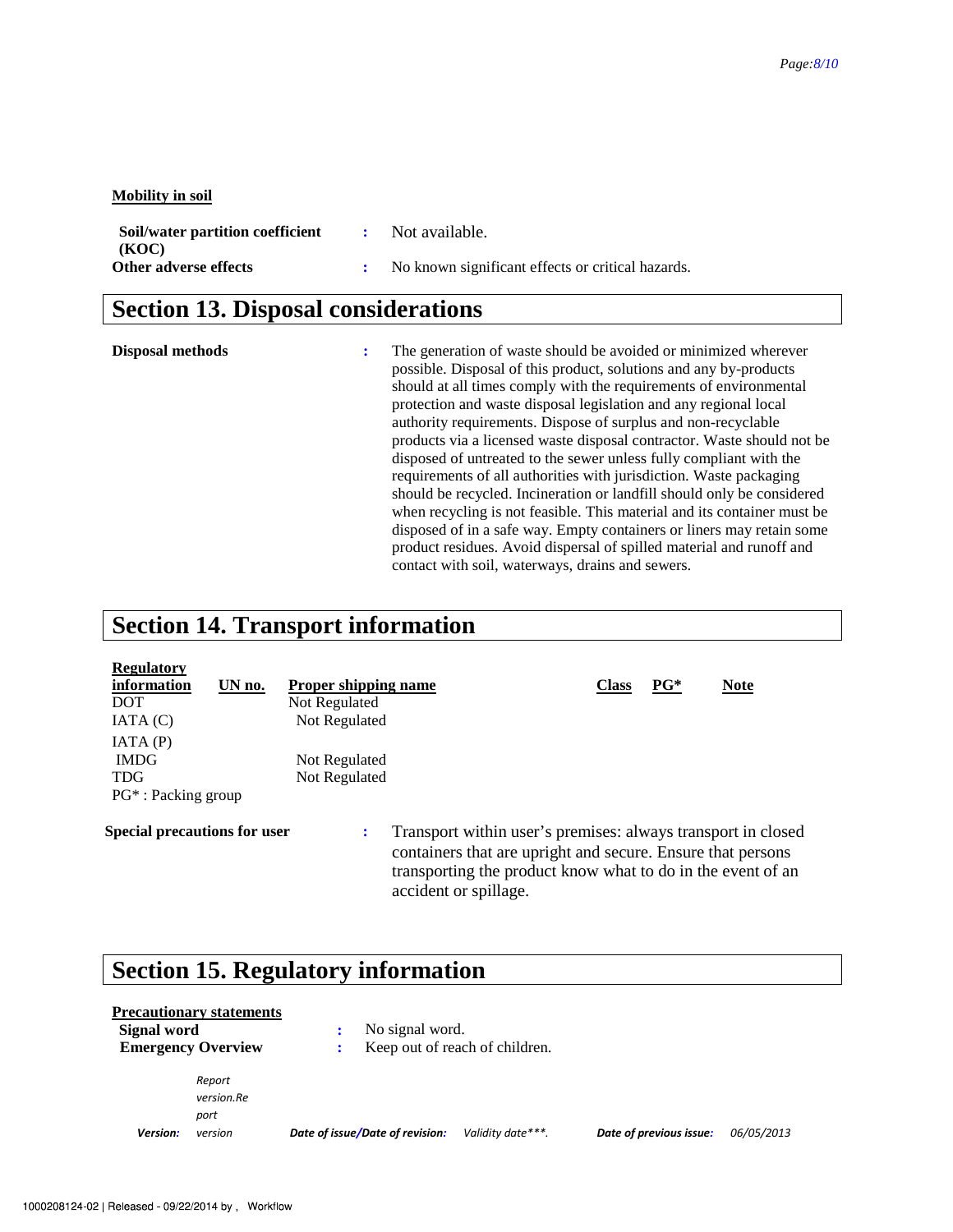| <b>U.S. Federal regulations</b>       |   | United States inventory (TSCA 8b):<br>All components are listed or exempted. |  |
|---------------------------------------|---|------------------------------------------------------------------------------|--|
| <b>State regulations</b>              |   |                                                                              |  |
| California Prop. 65<br>Not available. |   |                                                                              |  |
| <u>International lists</u>            |   |                                                                              |  |
| <b>National inventory</b>             |   |                                                                              |  |
| Australia                             | ÷ | All components are listed or exempted.                                       |  |
| Canada                                | ÷ | All components are listed or exempted.                                       |  |
| <b>China</b>                          |   | All components are listed or exempted.                                       |  |
| <b>Europe</b>                         |   | All components are listed or exempted.                                       |  |
| Japan                                 |   | All components are listed or exempted.                                       |  |
| Malaysia                              | ÷ | Not determined.                                                              |  |
| <b>New Zealand</b>                    | ፡ | All components are listed or exempted.                                       |  |
| <b>Philippines</b>                    |   | Not determined.                                                              |  |
| <b>Republic of Korea</b>              |   | Not determined.                                                              |  |
| <b>Taiwan</b>                         |   | Not determined.                                                              |  |
|                                       |   |                                                                              |  |

### **Section 16. Other information**

**National Fire Protection Association (U.S.A.):** 



**Reprinted with permission from NFPA 704-2001, Identification of the Hazards of Materials for Emergency Response Copyright ©1997, National Fire Protection Association, Quincy, MA 02269. This reprinted material is not the complete and official position of the National Fire Protection Association, on the referenced subject which is represented only by the standard in its entirety.** 

**Copyright ©2001, National Fire Protection Association, Quincy, MA 02269. This warning system is intended to be interpreted and applied only by properly trained individuals to identify fire, health and reactivity hazards of chemicals. The user is referred to certain limited number of chemicals with recommended classifications in NFPA 49 and NFPA 325, which would be used as a guideline only. Whether the chemicals are classified by NFPA or not, anyone using the 704 systems to classify chemicals does so at their own risk.** 

#### **History**

*Version: Report version.Re port version Date of issue/Date of revision: Validity date\*\*\*. Date of previous issue: 06/05/2013*